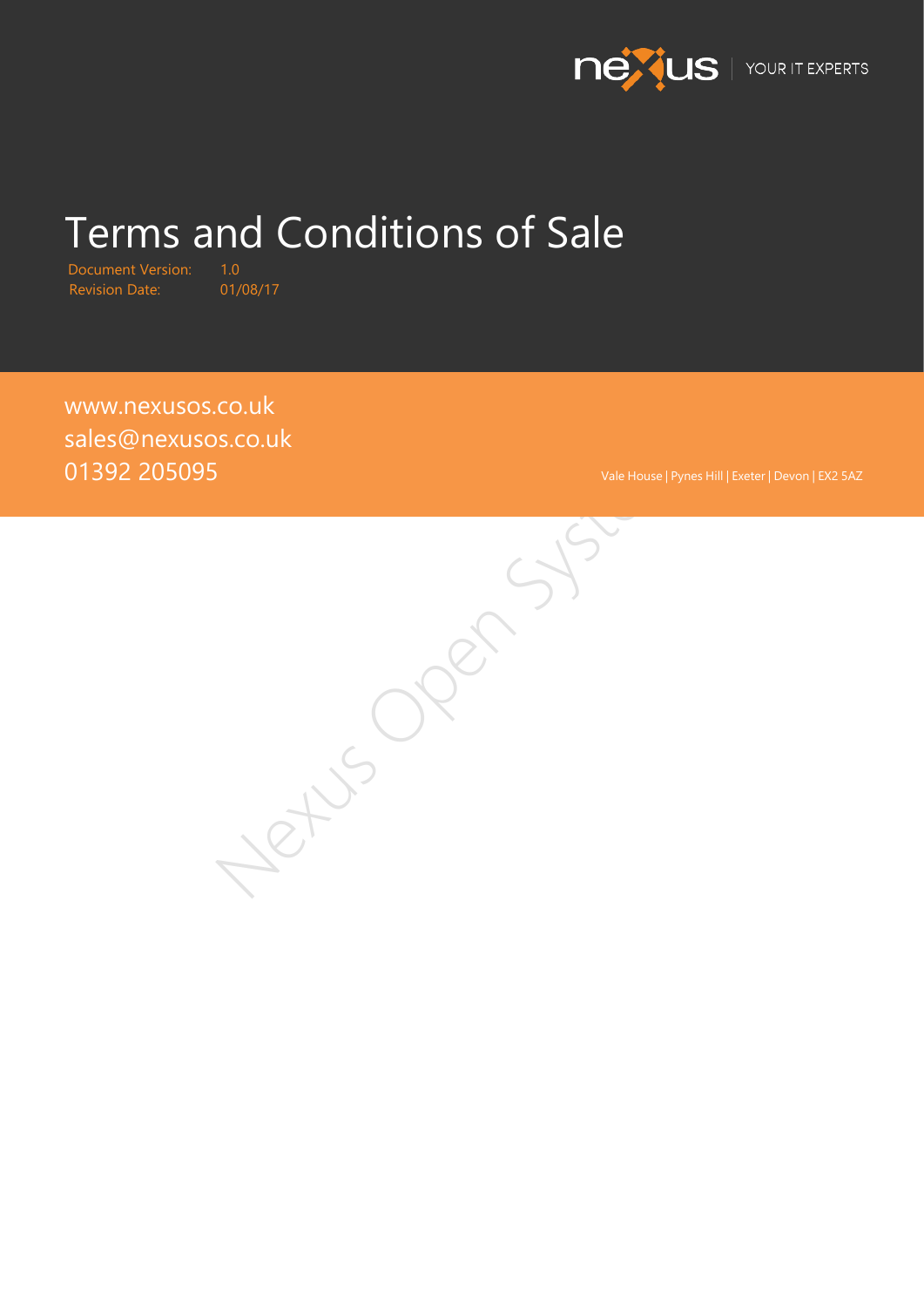

# Contents

| 1.  |  |
|-----|--|
| 2.  |  |
| 3.  |  |
| 4.  |  |
| 5.  |  |
| 6.  |  |
| 7.  |  |
| 8.  |  |
| 9.  |  |
| 10. |  |
| 11. |  |
| 12. |  |
| 13. |  |
| 14. |  |
| 15. |  |
| 16. |  |
| 17. |  |
| 18. |  |
| 19. |  |
| 20. |  |
| 21. |  |
| 22. |  |
| 23. |  |
| 24. |  |
| 25. |  |
| 26. |  |
| 27. |  |
| 28. |  |
| 29. |  |
| 30. |  |
| 31. |  |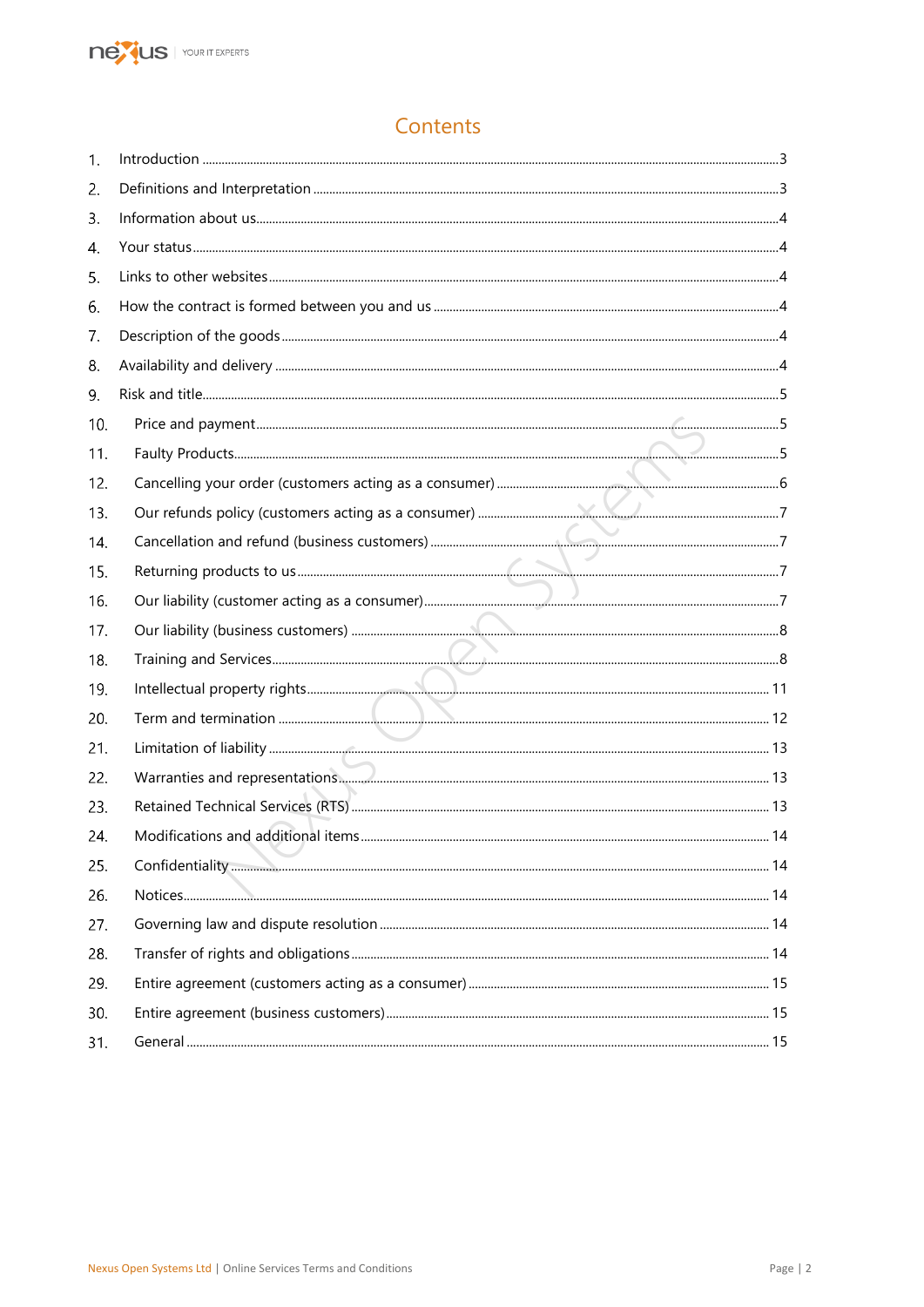

# <span id="page-2-0"></span>1. Introduction

This document (together with the documents referred to on it), and the Privacy Policy, tell you the terms and conditions on which we supply any of the products and services (Products) including any products listed on our website www.nexusos.co.uk (our site) to you. Please read these terms and conditions carefully and make sure that you understand them, before ordering any Products from us. You should understand that by ordering any of our Products, you agree to be bound by these terms and conditions. Please retain a copy of these terms and conditions and your order for future reference.

# <span id="page-2-1"></span>2. Definitions and Interpretation

The following defined terms have the following meanings:

| Company:                                                                                                                                                                                                                                                                                                                 | refers to Nexus Open Systems Limited (registered in England under number<br>3603046).                                                                                                                                                                                                                                                          |  |  |  |  |  |
|--------------------------------------------------------------------------------------------------------------------------------------------------------------------------------------------------------------------------------------------------------------------------------------------------------------------------|------------------------------------------------------------------------------------------------------------------------------------------------------------------------------------------------------------------------------------------------------------------------------------------------------------------------------------------------|--|--|--|--|--|
| we, us and our:                                                                                                                                                                                                                                                                                                          | refer to Nexus Open Systems Limited.                                                                                                                                                                                                                                                                                                           |  |  |  |  |  |
| you and your:                                                                                                                                                                                                                                                                                                            | refer to the purchase of any Products from us.                                                                                                                                                                                                                                                                                                 |  |  |  |  |  |
| Agreement:                                                                                                                                                                                                                                                                                                               | these terms and conditions of sale (T's & C's) and any other document entered<br>into by the parties pertaining to Services.                                                                                                                                                                                                                   |  |  |  |  |  |
| Customer:                                                                                                                                                                                                                                                                                                                | person, firm or company to whom Services are provided.                                                                                                                                                                                                                                                                                         |  |  |  |  |  |
| Quote:                                                                                                                                                                                                                                                                                                                   | is our quote to you with respect to Services.                                                                                                                                                                                                                                                                                                  |  |  |  |  |  |
| <b>Retained Technical Services</b><br>(RTS)                                                                                                                                                                                                                                                                              | means any retained technical service contract including block hour or retainer<br>contracts.                                                                                                                                                                                                                                                   |  |  |  |  |  |
| Services:                                                                                                                                                                                                                                                                                                                | services to be provided by Company to Customer under the Agreement which<br>includes hardware and software deployment services, cloud services, support<br>services, training services, consultancy services, project management and<br>administration, provision of equipment or systems, conduct of examinations,<br>venue hire, courseware. |  |  |  |  |  |
| Use of words 'includes', 'including', or similar expression will be construed as illustrative and without limitation<br>to the generality of related words. No provision of this Agreement shall be construed adversely to a party solely<br>on ground that such party was responsible for preparation of this Agreement |                                                                                                                                                                                                                                                                                                                                                |  |  |  |  |  |

Use of words 'includes', 'including', or similar expression will be construed as illustrative and without limitation to the generality of related words. No provision of this Agreement shall be construed adversely to a party solely on ground that such party was responsible for preparation of this Agreement.

| Contract: | means the contract between you and us for the sale by us to you of Products as<br>detailed in clause 6.                                                                                                   |
|-----------|-----------------------------------------------------------------------------------------------------------------------------------------------------------------------------------------------------------|
| Products: | mean any goods or services you order from us.                                                                                                                                                             |
| Order:    | means the Customer's order for the supply of Goods or Services, as set out in the<br>Customer's written acceptance of a Quote, or                                                                         |
|           | means an order placed by you for the purchase of Products by clicking "Buy Now"<br>on the checkout page on our website enabled checkout which gives details of<br>the Products you wish to order from us. |
| Consumer: | means any natural person who, when placing an order with us, is acting for<br>purposes which are outside his or her trade business or profession.                                                         |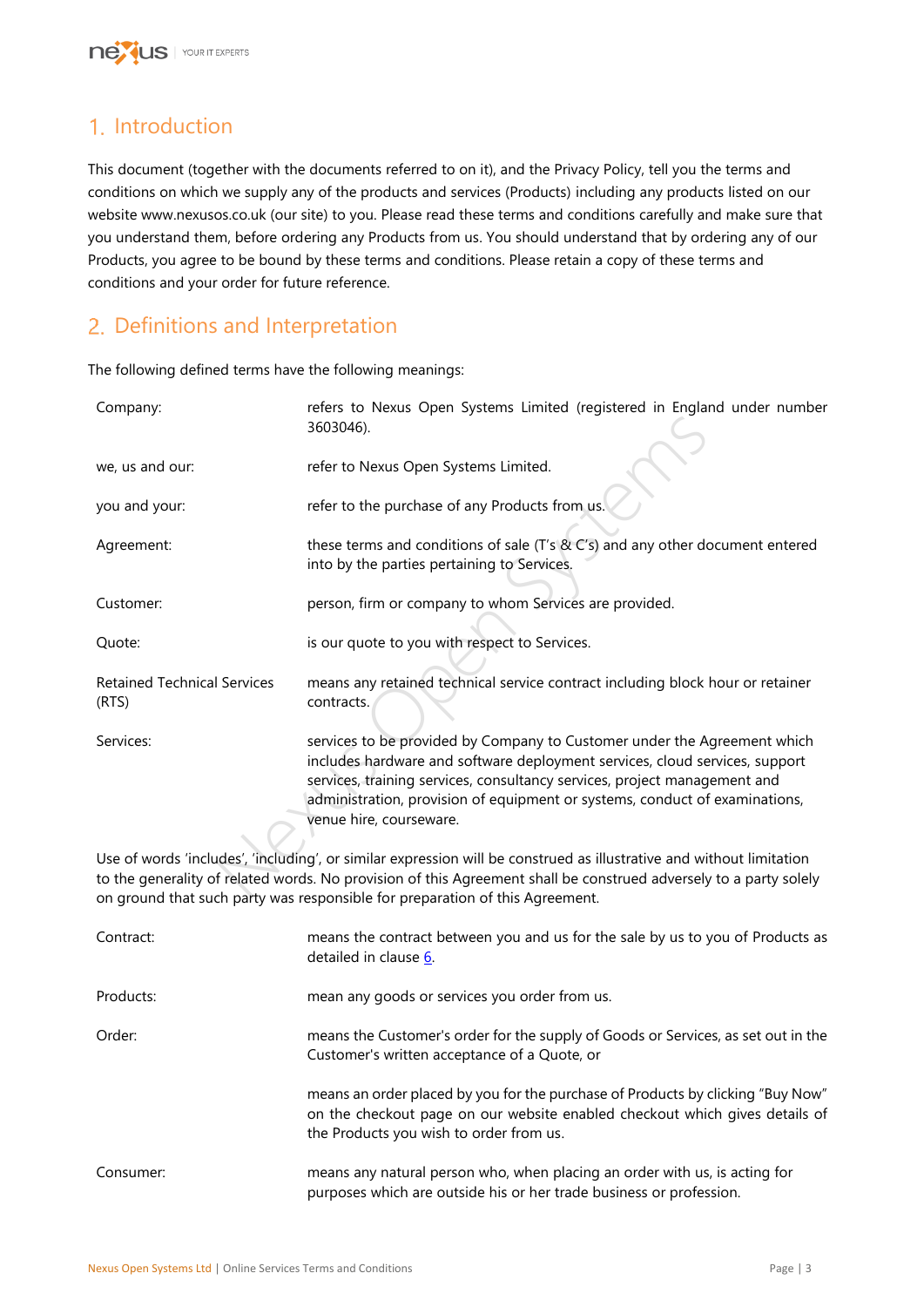

# <span id="page-3-0"></span>3. Information about us

 $3.1$ We operate the website [http://www.nexusos.co.uk](http://www.nexusos.co.uk/) We are Nexus Open Systems Limited, a company registered in England and Wales under company number 3603046 and have our registered office at Vale House, Pynes Hill, Exeter, Devon EX2 5AZ. Our VAT number is 203 9709 14.

### <span id="page-3-1"></span>Your status

- $4.1$ By placing an order through our site, you warrant that:
	- 4.1.1 you are legally capable of entering into binding contracts;
	- 4.1.2 you are at least 18 years old;
	- 4.1.3 you are resident in the UK; and
	- 4.1.4 you are accessing our site from that country.

### <span id="page-3-2"></span>5. Links to other websites

**her websites**<br>provide links on our site to the websites of other companies, whether affiliated of give any undertaking that products you purchase from companies to whose a link on our site, will be of satisfactory quality  $5.1$ We may provide links on our site to the websites of other companies, whether affiliated with us or not. We cannot give any undertaking that products you purchase from companies to whose website we have provided a link on our site, will be of satisfactory quality, and any such warranties are DISCLAIMED by us absolutely. This DISCLAIMER does not affect your statutory rights against the third party seller. If you would like information about your legal rights you should contact your local trading standards or citizens advice bureau. We will notify you when a third party is involved in a transaction, and we may disclose your personal information related to that transaction to the third party seller.

# <span id="page-3-3"></span>6. How the contract is formed between you and us

- $6.1$ After placing an order, you will receive an email from us acknowledging that we have received your order. Please note that we are not obliged to accept your order. Your order constitutes an offer to us to buy a Product. All orders are subject to acceptance by us, and we will confirm such acceptance to you by sending you an email that confirms that the Product has been despatched (Despatch Confirmation). The contract between us (Contract) will only be formed when we send you the Despatch Confirmation.
- $6.2$ The Contract will relate only to those Products whose despatch we have confirmed in the Despatch Confirmation. We will not be obliged to supply any other Products which may have been part of your order until the despatch of such Products has been confirmed in a separate Despatch Confirmation.

# <span id="page-3-4"></span>7. Description of the goods

 $7.1$ We make every effort to ensure that prices and descriptions of Products on our Quote or shown on our website are accurate at the time you place your order. We have made all reasonable efforts to accurately indicate the colours and designs of the Products. You acknowledge and accept that sizes, colours, shapes and patterns indicated are approximate only.

# <span id="page-3-5"></span>Availability and delivery

- $8.1$ We will deliver the Products that you order to the delivery address you give when you place your order.
- 8.2 We will endeavour to deliver the Products by the delivery date set out in the Despatch Confirmation or, if no delivery date is specified, then within a reasonable time of the date of the Despatch Confirmation,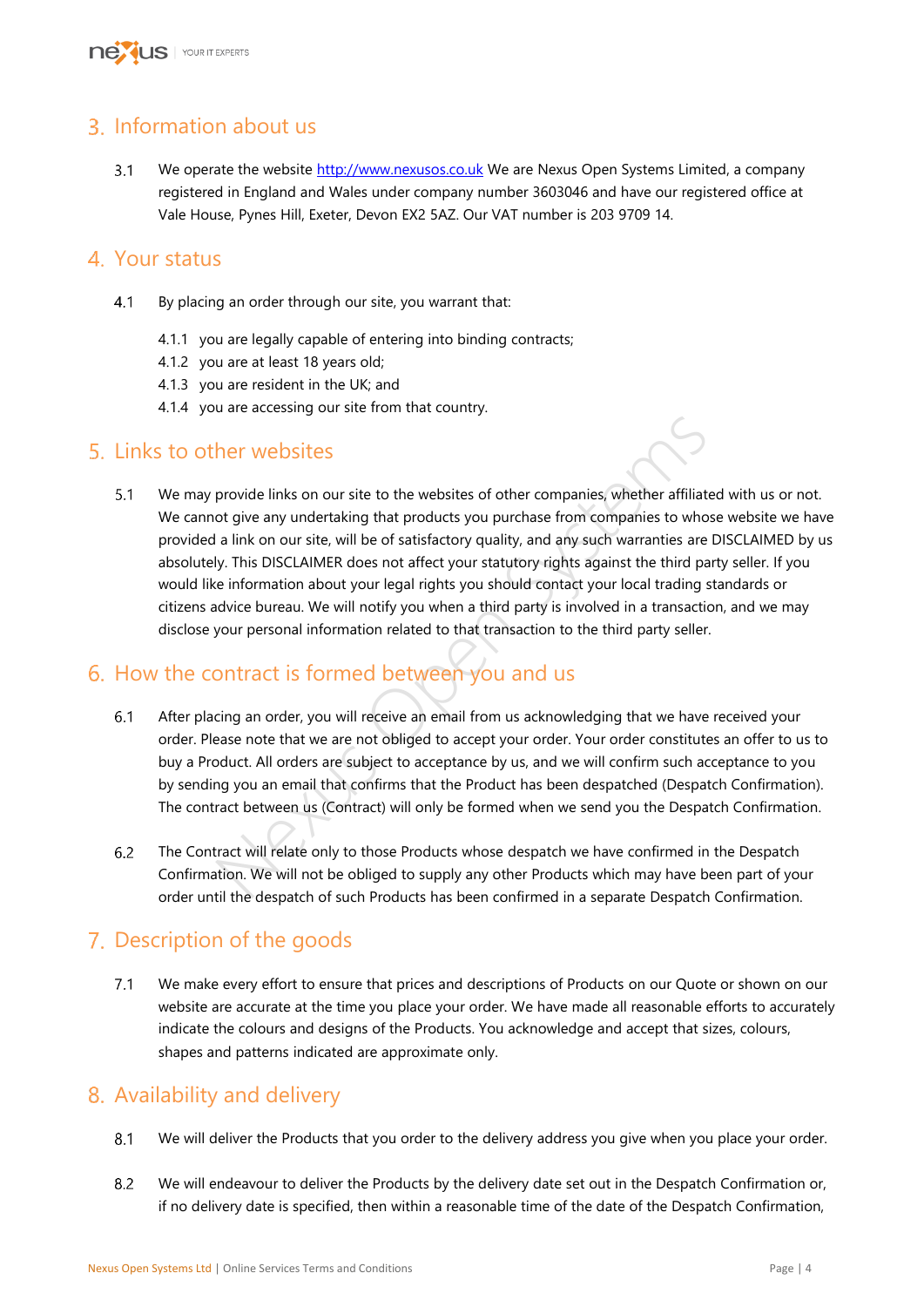

unless there are exceptional circumstances.

- 8.3 If there is no one available to accept the delivery when our courier arrives, the courier will usually keep the Products for up to three days and you can arrange for a new delivery date. After three days we may treat the order as cancelled by you. In this case we may refund the price of the Products, but we shall be entitled to keep the amount you paid for delivery.
- $8.4$ If you give us an incorrect or incomplete delivery address and as a result we try but are not able to make the delivery, we may treat the order as cancelled by you. In this case we may refund the price of the Products, but we shall be entitled to keep the amount you paid for delivery.

### <span id="page-4-0"></span>9 Risk and title

- $91$ The Products will be your responsibility from the time of delivery.
- 9.2 Ownership of the Products will only pass to you when we receive full payment of all sums due from you to us, including delivery charges.

### <span id="page-4-1"></span>10. Price and payment

- 10.1 The price of the Products and our delivery charges will be as stated in our quote or on our site from time to time, except in cases of obvious error.
- 10.2 Product prices exclude VAT. However, if the rate of VAT changes between the date of your order and the date of delivery, we will adjust the VAT you pay, unless you have already paid for the Products in full before the change in VAT takes effect.
- 10.3 Product prices and delivery charges are liable to change at any time, but changes will not affect orders in respect of which we have already sent you a Despatch Confirmation.
- The Products will only pass to you when we receive full payment of all surfunding delivery charges.<br>
In of the Products and our delivery charges will be as stated in our quote or on<br>
Inc. except in cases of obvious error.<br> 10.4 It is always possible that, despite our best efforts, some of the Products on our Quote or listed on our site may be incorrectly priced. If the pricing error is obvious and unmistakable and could have reasonably been recognised by you as an error, we do not have to provide the Products to you at the incorrect price and reserve the right to rectify the price accordingly.
- 10.5 Payment for all Products on our site must be by Visa, Visa Debit, MasterCard, Visa Electron and PayPal. We will not charge your credit or debit card until we despatch your order.
- 10.6 Payment for all Services on our site must be by Visa, Visa Debit, MasterCard, Visa Electron and PayPal. We will charge your credit or debit card when you place your order.
- 10.7 If you have a credit account facility with us, the specific payment terms relating to your credit agreement are applicable.

### <span id="page-4-2"></span>11. Faulty Products

11.1 In these terms and conditions, Faulty Products means any Product that we supply to you that do not conform to the Contract. Faulty Products does not include any Products that are faulty due to fair wear and tear, wilful damage, accident, negligence by you or any third party, use otherwise than in accordance with their intended use, failure to follow the manufacturer's or our instructions, or any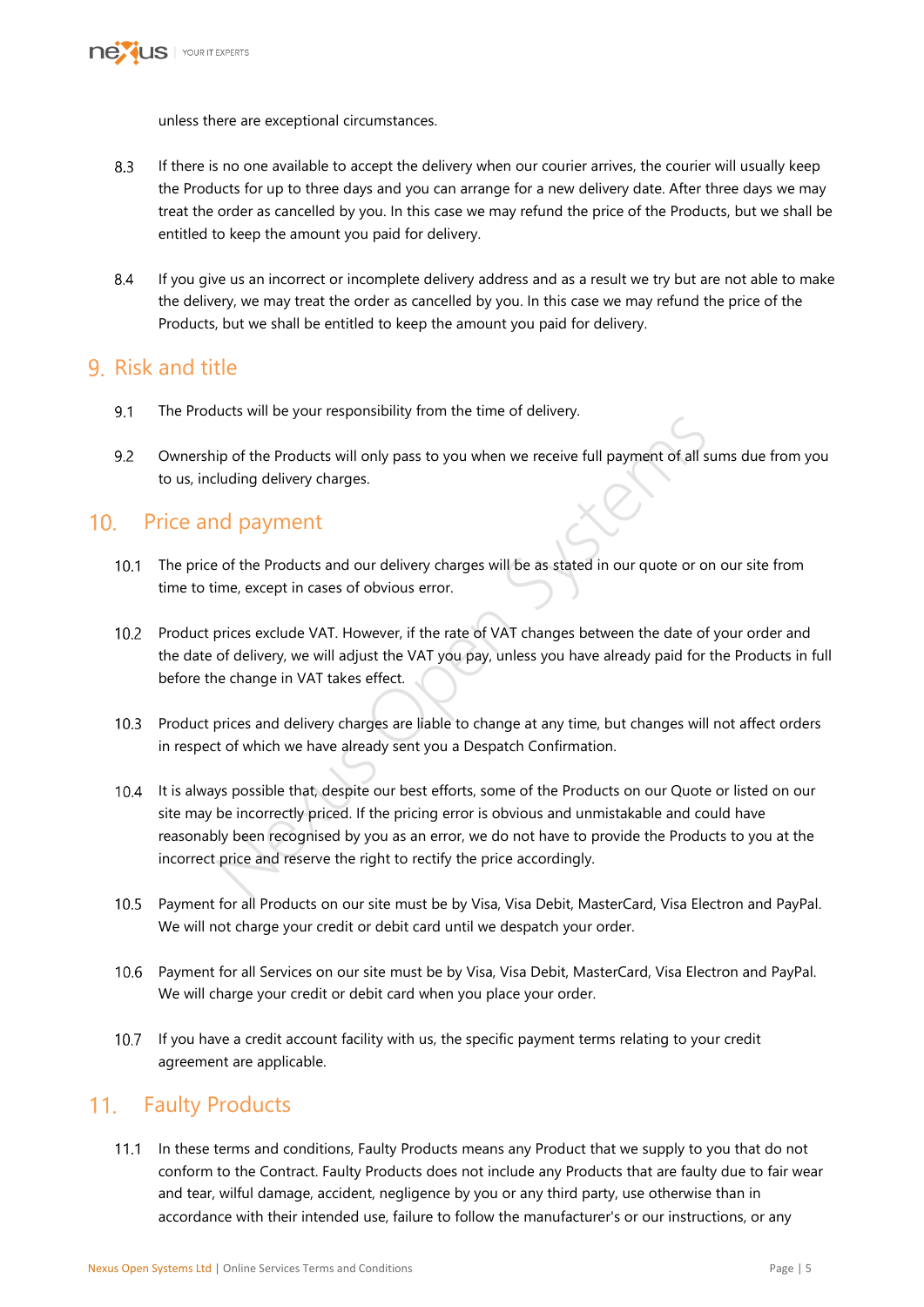

alteration or repair carried out without the prior approval of us or the manufacturer.

- You should contact us on 01392 205095 or<mailto:support@nexusos.co.uk> as soon as possible if you discover that your Products are Faulty Products.
- If you find that your Products are Faulty Products on arrival, then you are entitled at our option to a repair, replacement or refund. Please note that for some Products it may be disproportionately costly to repair those Products, and so where this is the case, then we will give you a replacement or refund.
- 11.4 If your Product becomes Faulty after delivery, we will always instruct you to contact the manufacturer directly for a warranty repair or replacement. This is often the quickest way to have a dispute resolved. Alternatively you can contact us directly if the Faulty Products do not conform to the Contract made between us.
- If you discover that your Products are visibly damaged on arrival, you should either write on the delivery note that the packaging is damaged, or refuse to accept delivery. Please contact us within seven days with details of the damage. Once we have received the damaged goods back, we will then replace them.
- 11.6 Where you return Faulty Products to us please ensure that you follow the requirements in clause [15.](#page-6-2)
- 11.7 If you return the Products because you think that they are Faulty Products, we may charge you the cost of all transport and our actual costs and expenses in the event that the Products are not in fact Faulty Products.

# <span id="page-5-0"></span>12. Cancelling your order (customers acting as a consumer)

- <span id="page-5-1"></span>12.1 This clause shall only apply to customers acting as a consumer.
- is cover that your Products are visibly damaged on arrival, you should either written packaging is damaged, or refuse to accept delivery. Please contact us wit<br>iils of the damage. Once we have received the damaged goods ba 12.2 If you have ordered Products from us, but then simply decide to cancel your order, then you are entitled to cancel the Contract at any time within seven working days, beginning on the day after you received the Products. In this case, you will receive a full refund of the price paid for the Products in accordance with our refunds policy (set out in clause 13 below). Please note that you may not cancel a Contract for any audio or video recordings or computer software which has been unsealed by you, save where a fault is discovered which could not have been discovered otherwise than by unsealing the goods.
- 12.3 To cancel a Contract, you must inform us in writing. You must also return the Products to us as soon as reasonably practical, and at your own cost. You have a legal obligation to take reasonable care of the Products while they are in your possession. If you fail to comply with this obligation, we may have a right of action against you for compensation. When returning products you are responsible for all shipping and insurance costs.
- Where you return Products to us please ensure that you follow the requirements in clause [15.](#page-6-2)
- 12.5 Details of your statutory right of cancellation, and an explanation of how to exercise it, are provided in the Despatch Confirmation. This provision does not affect your other statutory rights as a consumer.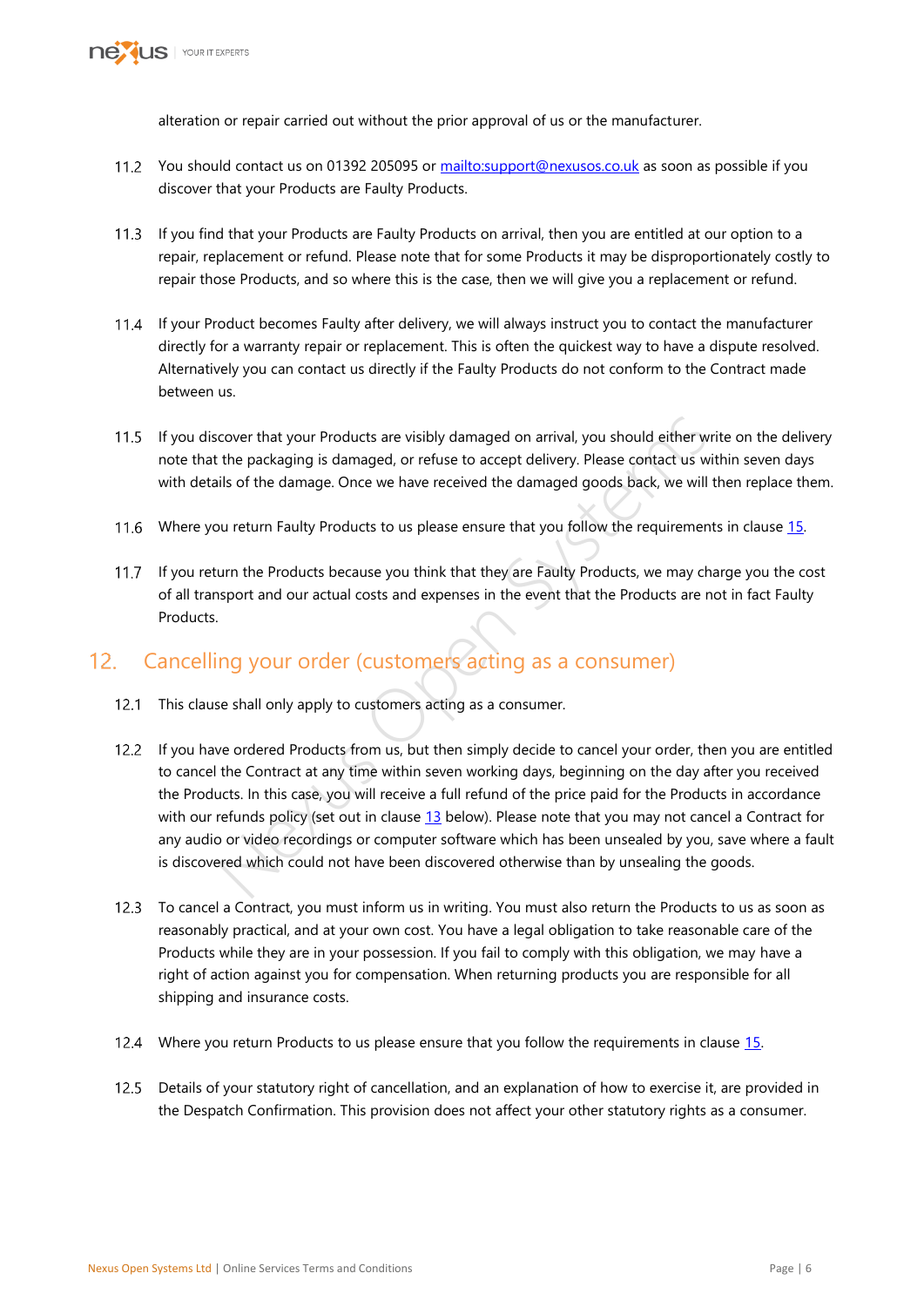

#### <span id="page-6-0"></span>Our refunds policy (customers acting as a consumer)  $13.$

- 13.1 This clause shall only apply to customers acting as a consumer.
- 13.2 If you return a Product to us:

13.2.1 because you have cancelled the Contract between us within the seven-day cooling-off period (see clause [12.2](#page-5-1) above), we will process the refund due to you as soon as possible and, in any case, within 30 days of the day on which you gave us notice of cancellation. In this case, we will refund the price of the Product in full, and any applicable delivery charges. You will be responsible for the cost of returning the item to us.

that the Product is defective), we will examine the returned Product and will n<br>a email within a reasonable period of time. We will usually process the refund<br>a amail within a reasonable period of time. We will usually pro 13.2.2 for any other reason (for instance, because you have notified us in accordance with clause [12](#page-5-0) that you do not agree to a change in these terms and conditions or in any of our policies, or because you consider that the Product is defective), we will examine the returned Product and will notify you of your refund via email within a reasonable period of time. We will usually process the refund due to you as soon as possible and, in any case, within 30 days of the day we confirmed to you via email that you were entitled to a refund. We will refund the price of a defective Product in full, any applicable delivery charges and any reasonable costs you incur in returning the item to us.

13.3 We will usually refund any money received from you using the same method originally used by you to pay for your purchase.

# <span id="page-6-1"></span>14. Cancellation and refund (business customers)

- 14.1 This clause shall only apply to business customers.
- 14.2 You may make a request to cancel your order at any time before receiving your Despatch Confirmation (providing the Products have not been shipped or are awaiting shipment). To cancel your order you must contact us at admin@nexusos.co.uk or on 01392 205095.
- 14.3 You may cancel the Contract by informing us in writing within 24 hours beginning on the day after you receive the Products. Products must be returned in the original packaging without any damage in order to receive a refund. You are responsible for all shipping and insurance costs of returning the Products. Delivery costs are not refundable.
- 14.4 You will not have any right to cancel a Contract if the order is for computer software which has been unsealed by you, save where a fault is discovered which could not have been discovered otherwise than by unsealing the goods.
- 14.5 Where you return Products to us please ensure that you follow the requirements in clause [15.](#page-6-2)

### <span id="page-6-2"></span>15. Returning products to us

If you're returning Products to us it's important that it is packaged correctly so that it does not get damaged during transit. You should package the item in its original packaging (assuming that you have the packaging and it is still intact). Where it's not possible to use the original packaging, please ensure that the Products are sufficiently packaged and cushioned to protect against any reasonable shocks, puncturing, scratching or damage that may occur during carriage, handing and/or sorting.

### <span id="page-6-3"></span> $16.$ Our liability (customer acting as a consumer)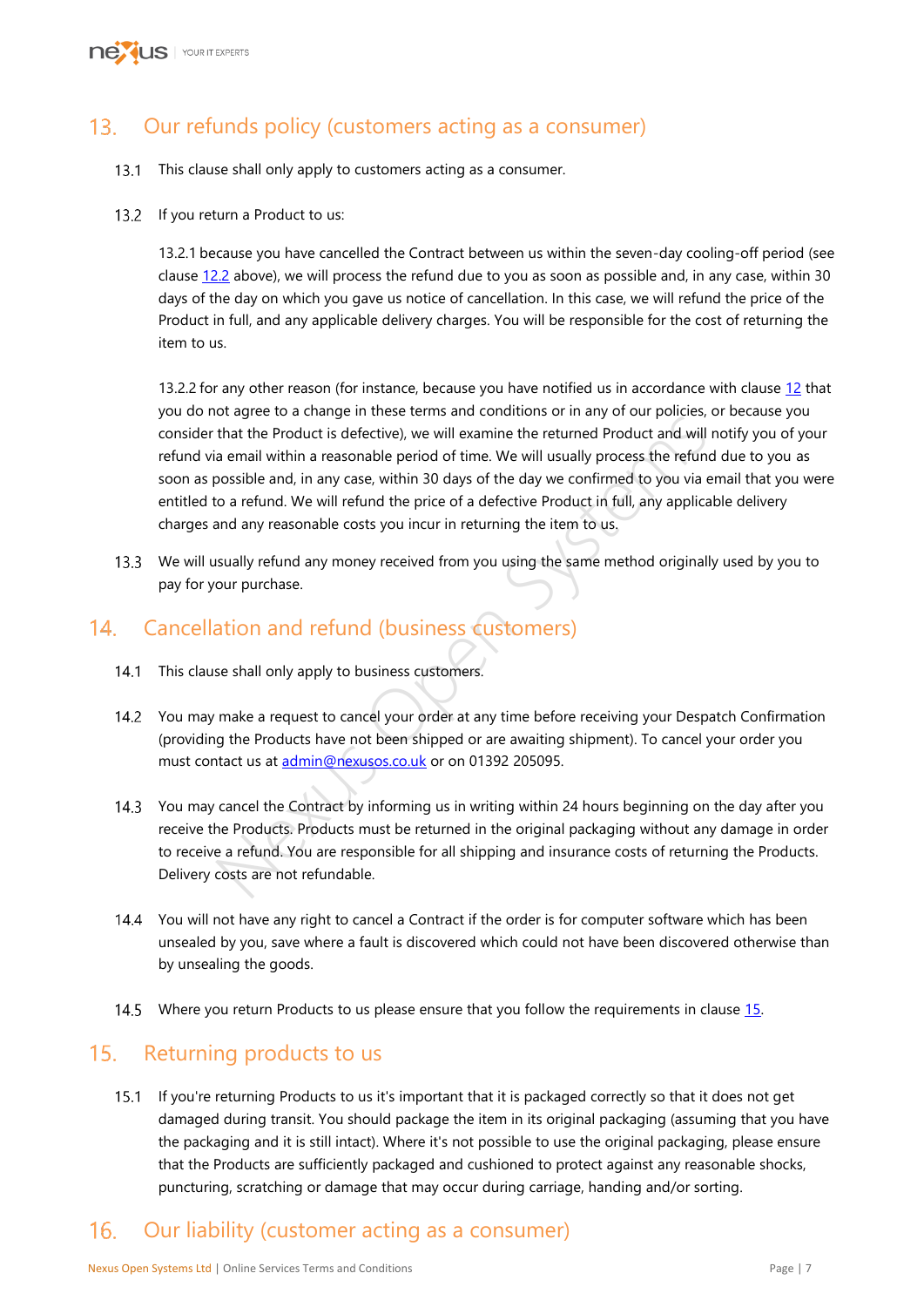

- 16.1 This clause shall only apply to a customer acting as a consumer.
- 16.2 We shall not be liable to you for any loss or damage:

16.2.1 where there is no breach of a legal duty owed to you by us or our employers or agents; 16.2.2 where such loss or damage is not reasonably foreseeable to us when we accept your order, or 16.2.3 to the extent that any increase in loss or damage results from breach by you of any term of the Contract.

- <span id="page-7-3"></span>Our maximum liability to you under the Contract shall not exceed the total value of the relevant Products. In no circumstance shall our liability to you exceed twice the value of the Contract.
- 16.4 Nothing in these terms and conditions excludes or limits our liability for death or personal injury caused by our negligence or fraudulent misrepresentation or for any other liability what we are not permitted by law to exclude or limit.
- 16.5 These terms and conditions do not affect you statutory rights.

### <span id="page-7-0"></span>17. Our liability (business customers)

- 17.1 This clause shall only apply to business customers.
- <span id="page-7-4"></span>17.2 Subject to clause 17.4, if we fail to comply with these terms and conditions, we shall only be liable to you for the purchase price of the Products.
- 17.3 Subject to clause 17.4, we will not be liable for losses that result from our failure to comply with these terms and conditions that fall into the following categories:
- exclude or limit.<br>
In and conditions do not affect you statutory rights.<br>
Sility (business Customers)<br>
Se shall only apply to business customers.<br>
Colause 17.4, if we fail to comply with these terms and conditions, we shal 17.3.1 loss of income or revenue; 17.3.2 loss of business; 17.3.3 loss of profits; 17.3.4 loss of anticipated savings; 17.3.5 loss of data; or 17.3.6 waste of management or office time.

However, this clause will not prevent claims for loss of or damage to your physical property that are foreseeable or any other claims for direct loss that are not excluded by categories (17.3.1) to (17.3.6) inclusive of this clause.

<span id="page-7-2"></span>17.4 Nothing in these terms and conditions excludes or limits our liability for death or personal injury caused by our negligence or fraudulent misrepresentation or for any other liability what we are not permitted by law to exclude or limit.

#### <span id="page-7-1"></span> $18.$ Training and Services

### <span id="page-7-5"></span>18.1 Contractual precedence

Unless otherwise agreed in writing between the parties, if there is any inconsistency between these T's & C's and any other documents executed by the parties, the order of priority in descending order shall be: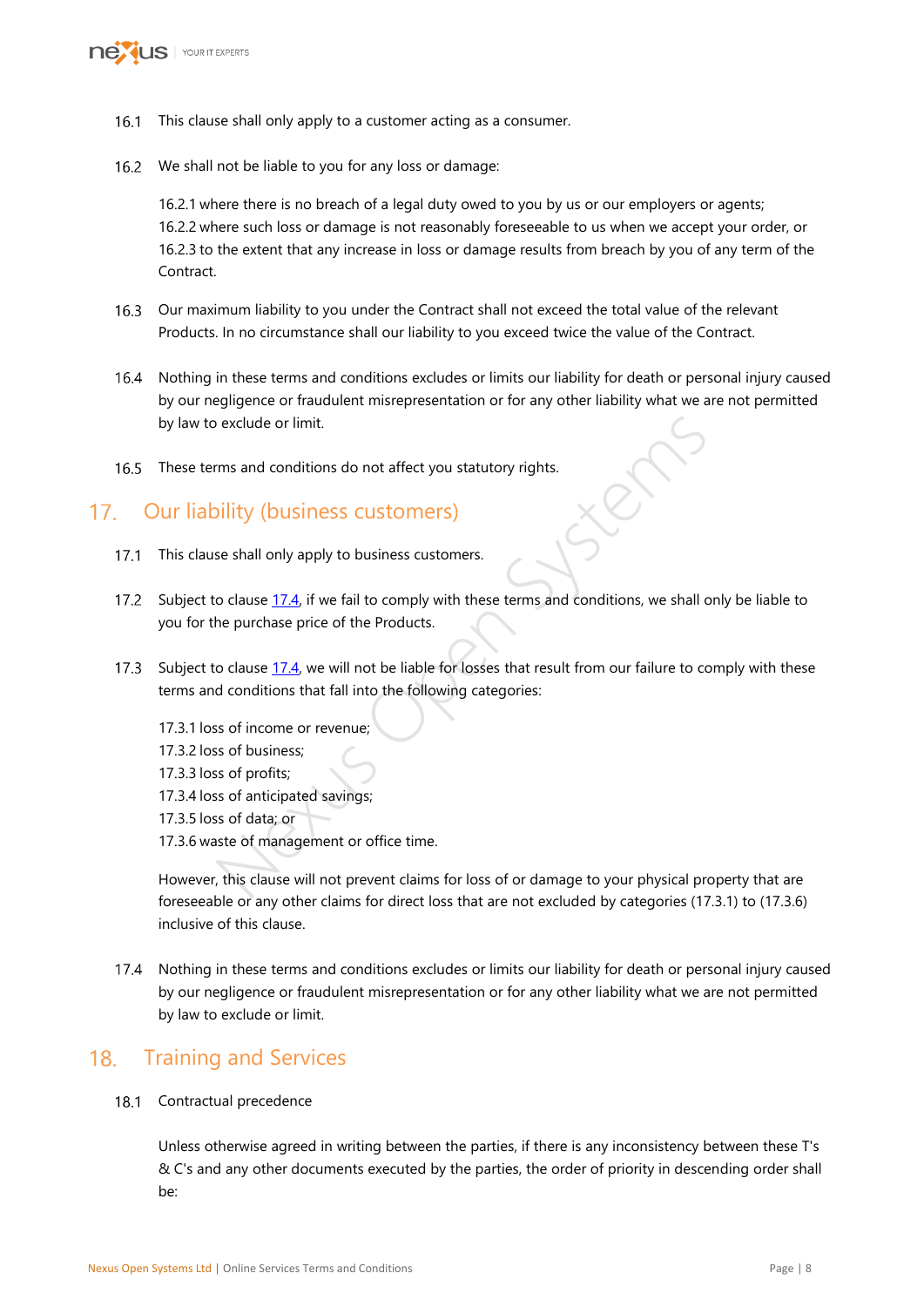

### (i) SLA or Quote;

(ii) any other document executed by a Nexus director and a Customer authorised signatory; (iii) these T's & C's;

(v) if applicable, web portal access terms and conditions;

(vi) Joining Instructions for Training Courses;

For avoidance of doubt, no other form of contract or communication sent by the Customer to the Company in relation to Services shall be deemed accepted by the Company except where executed in writing.

### 18.2 Fees and costs

18.2.1 *Fees for Services*: Fees payable by the Customer for Services shall, unless otherwise stated in the Agreement, be the fees chargeable by the Company for such Services current at date of provision and in case of provision of Services over a period, fees payable shall, at the Company's option, be either: (i) fees current at the date of Service provision unless fees are expressly stated to be fixed or firm for a period; or (ii) fees current at the date of invoice for relevant Services; or (iii) where agreed by the parties, fees calculated on a time and materials basis pursuant to rates agreed between the parties in writing. For clarification; examinations are not discountable.

rovision of Services over a period, fees payable shall, at the Company's option<br>ent at the date of Service provision unless fees are expressly stated to be fixed<br>r(ii) fees current at the date of invoice for relevant Servi 18.2.2 *Fee adjustment:* Unless fees are stated to be fixed or firm for a period the Company's fees payable for Services shall be subject to amendment to take account of variations in wages, materials or other costs since commencement of Agreement. the Company reserves the right to adjust fees payable by the Customer for Services by the amount of any increase in such costs after fees are quoted and fees so adjusted shall be payable as if it were the fees stated as being payable in Agreement. Any adjustments or increases in fees shall not exceed an amount equal to 25% of fees for relevant Services.

18.2.3 *Expenses*: Fees are exclusive of travel, meals or other expenses which shall be payable by the Customer upon presentation of invoices by the Company.

18.2.4 *Value added tax*: Fees are exclusive of VAT which shall be charged at the applicable rate.

### <span id="page-8-0"></span>18.3 Terms of payment

Except where otherwise agreed in writing fees for Services shall be due and payable by the Customer as follows:

(i) where Services relate to provision of Training Services, fees shall be paid in full no later than 15 Working Days prior to training commencement;

(ii) where Services relate to provision of consultancy Services, 50% of fees shall be paid no later than 15 Working Days prior to date upon which consultancy Services are to be provided and balance shall be payable pursuant to milestones agreed between the parties;

(iii) if Services are provided over a period of time the Company shall be entitled to invoice the Customer at regular intervals during that period and fees shall be payable by the Customer within 30 days of date of such invoice notwithstanding that subsequent Services are not provided or any other alleged default on the part of the Company;

(iv) if under the Agreement fees are due in instalments, a default by the Customer in payment of any instalment shall entitle the Company to require that the Customer pays the whole balance of fees due within 15 Working Days of such default. The Customer shall not be entitled to exercise any set-off, lien or any similar claim in relation to fees due to the Company. Time of payment shall be of the essence. Without prejudice to any other rights, the Company shall be entitled to charge interest of 8% over base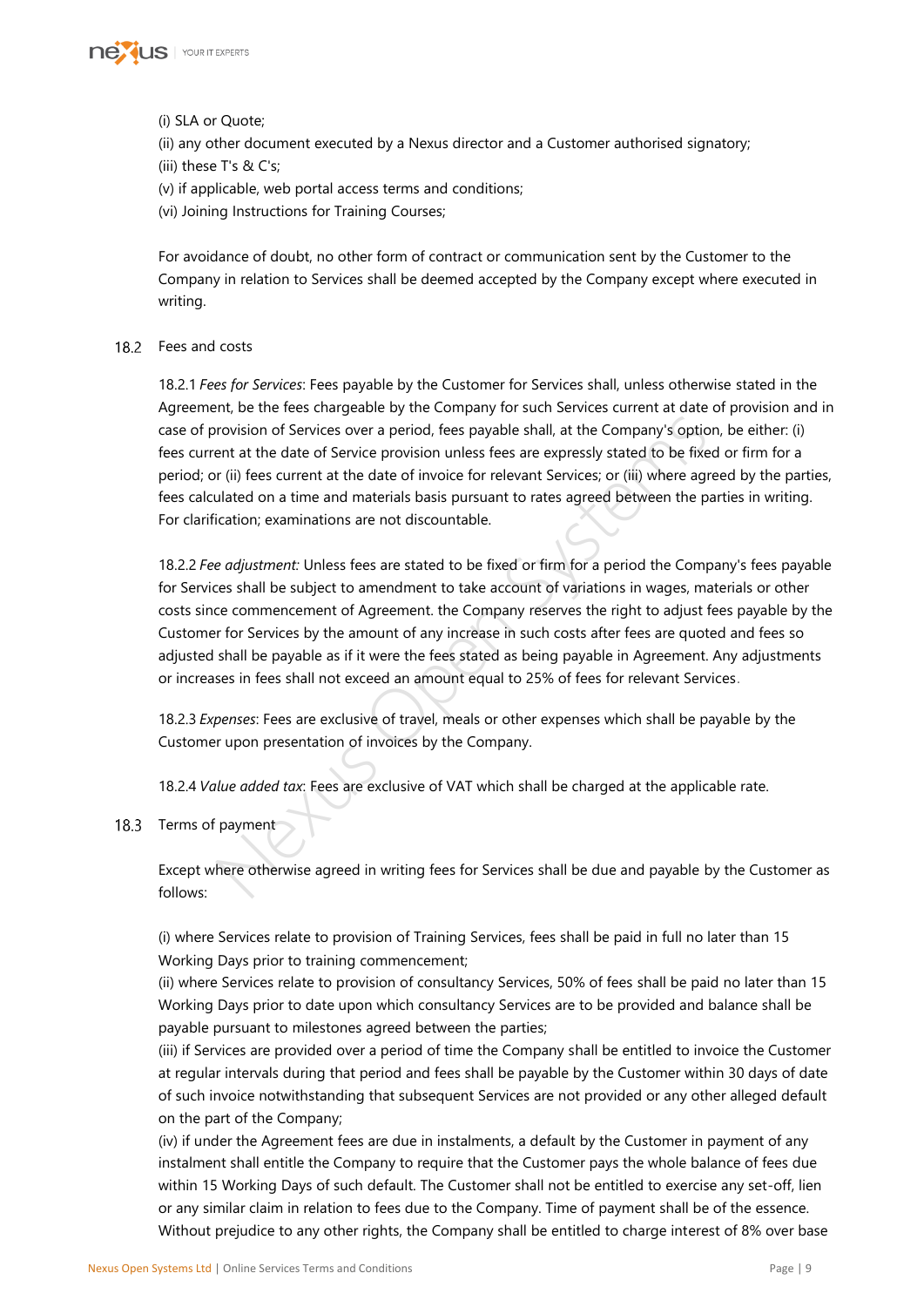

rate of Bank of England per month or part thereon on overdue payments; such interest to run from payment due date until full payment receipt.

### 18.4 Cancellations

If the Consumer Protection (Distant Selling) Regulations 2000 apply, the Customer shall have the right to cancel this Agreement without any liability within 14 days of date of Agreement provided that Services have not commenced and are not due to commence in this period. Except as provided under this clause or a SLA, cancellation and/or re-scheduling fees below shall apply to cancellation or rescheduling of any course by Customer unless the order is made and paid for over the internet in which case it is not cancellable. The Company shall issue a supplementary fee invoice to the Customer for such cancellation and/or re-scheduling fees and the Customer shall make full payment to the Company within 15 Working Days of date of that invoice:

### Public scheduled courses



| Public scheduled courses                         |                                                     |                                                    |                                                   |  |  |  |
|--------------------------------------------------|-----------------------------------------------------|----------------------------------------------------|---------------------------------------------------|--|--|--|
| Confirmed booking<br>with agreed dates           | 15-11 working days<br>before course<br>commencement | 10-6 working days<br>before course<br>commencement | 5-0 working days<br>before course<br>commencement |  |  |  |
| Cancellation fee                                 | 50%                                                 | 75%                                                | 100%                                              |  |  |  |
| Re-scheduling fee                                | 25%                                                 | 50%                                                | 100%                                              |  |  |  |
| All services other than public scheduled courses |                                                     |                                                    |                                                   |  |  |  |
| Canfirmand hooling                               | 20-11 working days                                  | 10-6 working days                                  | 5-0 working days                                  |  |  |  |

### All services other than public scheduled courses

| Confirmed booking<br>with agreed dates | 20-11 working days<br>before course<br>commencement | 10-6 working days<br>before course<br>commencement | 5-0 working days<br>before course<br>commencement |
|----------------------------------------|-----------------------------------------------------|----------------------------------------------------|---------------------------------------------------|
| Cancellation fee                       | 50%                                                 | 75%                                                | 100%                                              |
| Re-scheduling fee                      | 50%                                                 | 75%                                                | 100%                                              |

The Customer may substitute course participants by written notification to the Company subject to new course participants complying with course requirements (including pre-requisites, and pre-course reading) as notified by the Company to the Customer, or as detailed in the course outline. The Customer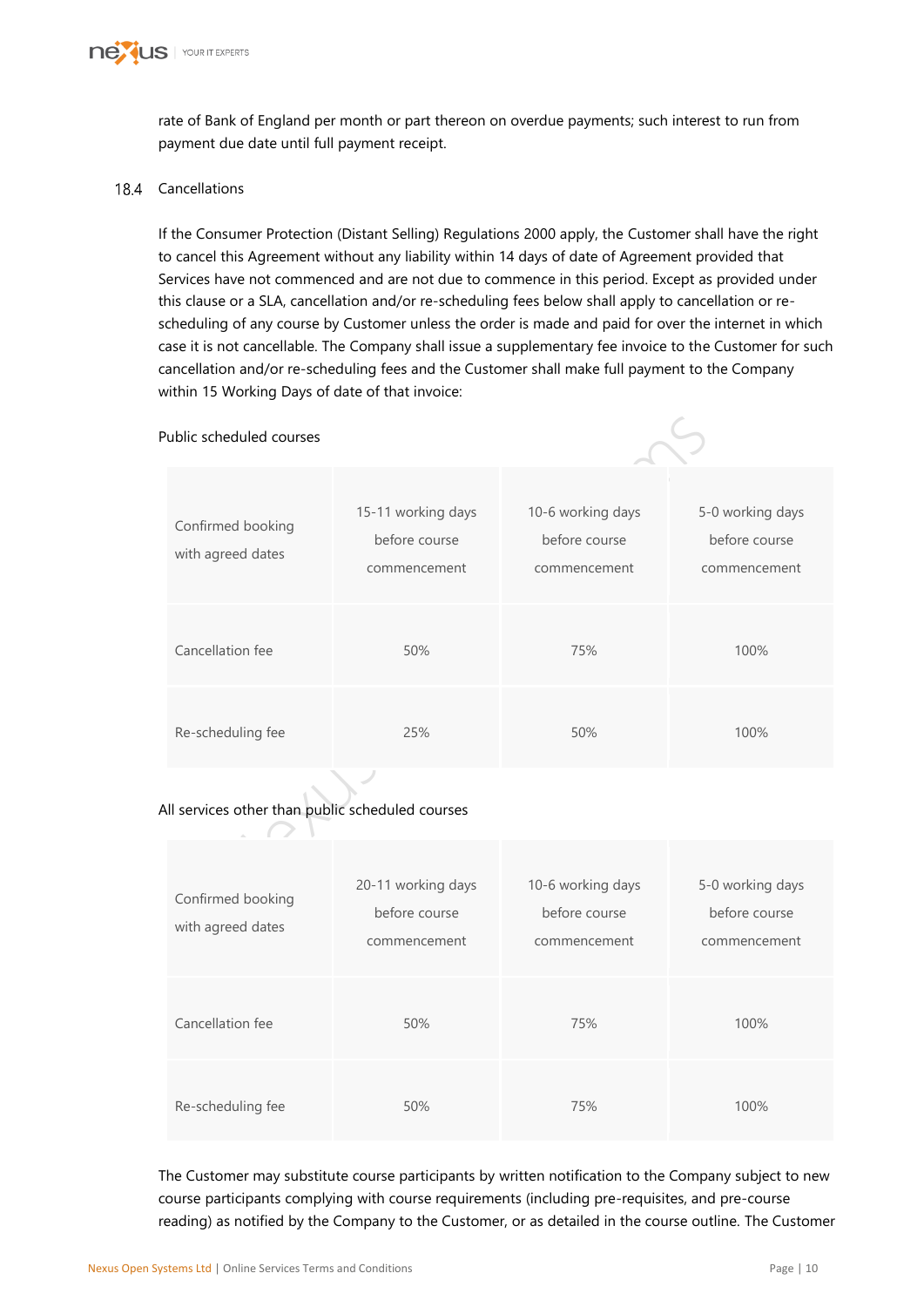

acknowledges and accepts that Company will not be responsible for appointing any third party trainer unless expressly stated.

### 18.5 Provision of Services

Notwithstanding that the Company may have given a detailed quotation for Services, no request for Services shall be binding unless the parties have executed a SLA, or Quote. The Customer must provide a valid purchase order number to the Company. The Company's catalogues, brochures, leaflets or other correspondence including information published on the Company's website are not binding and reasonable variations may be made to Services without notice, and Services so varied shall be accepted as complying with Agreement.

The Company reserves the right to cancel, curtail or re-schedule training courses or events without notice to the Customer and in such instance, the Company's total aggregate liability to the Customer shall be limited to refund of 100% of course fees already paid by the Customer in advance. The Company reserves the right to refuse Services or provide reduced Services if training course participants attending on the Customer's behalf fail to satisfy course requirements or prerequisites.

The cussioner and in such instance, the Company's othat aggregate nation<br>initied to refund of 100% of course fees already paid by the Customer in adva<br>y reserves the right to refuse Services or provide reduced Services if When attending training courses, each delegate accepts full liability for understanding and satisfying all requirements and prerequisites specified for their course. To avoid disruption to other course attendees, delegates may be asked to leave if they fail to satisfy those requirements. We are unable to offer any refund for delegates who, in our opinion, fail to meet the specified course requirements and prerequisites.

The Company will not be responsible for appointing any third party trainer unless expressly stated by the Company.

Nexus Learning Credits are non-transferable and non-refundable.

# <span id="page-10-0"></span>19. Intellectual property rights

- 19.1 Except for your license to use the Products as expressly granted under the Agreement, you shall not acquire in any way, any title, rights of ownership, or Intellectual Property Rights of whatever nature in the Products or in any copies of it and no Intellectual Property Rights of either party are transferred or licensed as a result of the Agreement.
- *Use of the Company's name, logo*: The Company's name and logo may not be used by the Customer except with the Company's prior written consent.
- *Background intellectual property rights*: The Company or its licensors shall retain all right, title and interest in and to all intellectual property rights or other proprietary rights (including copyright, patents, trademarks, trade or business names, know how, moral rights, domain names, database rights or any similar rights) (collectively "Background IPR") owned at any time by the Company or its licensors. The Company hereby grants to the Customer a limited license to use Background IPR solely to the extent necessary for the Customer to receive Services. For avoidance of doubt, the Customer shall not acquire any rights to Background IPR including any documents, training guides, instruction manuals, drawings, diagrams, videos or any other materials provided by the Company in connection with Services and the Customer shall not copy, reproduce, sell, licence, distribute, publish or otherwise circulate such Background IPR except with the Company's prior written consent.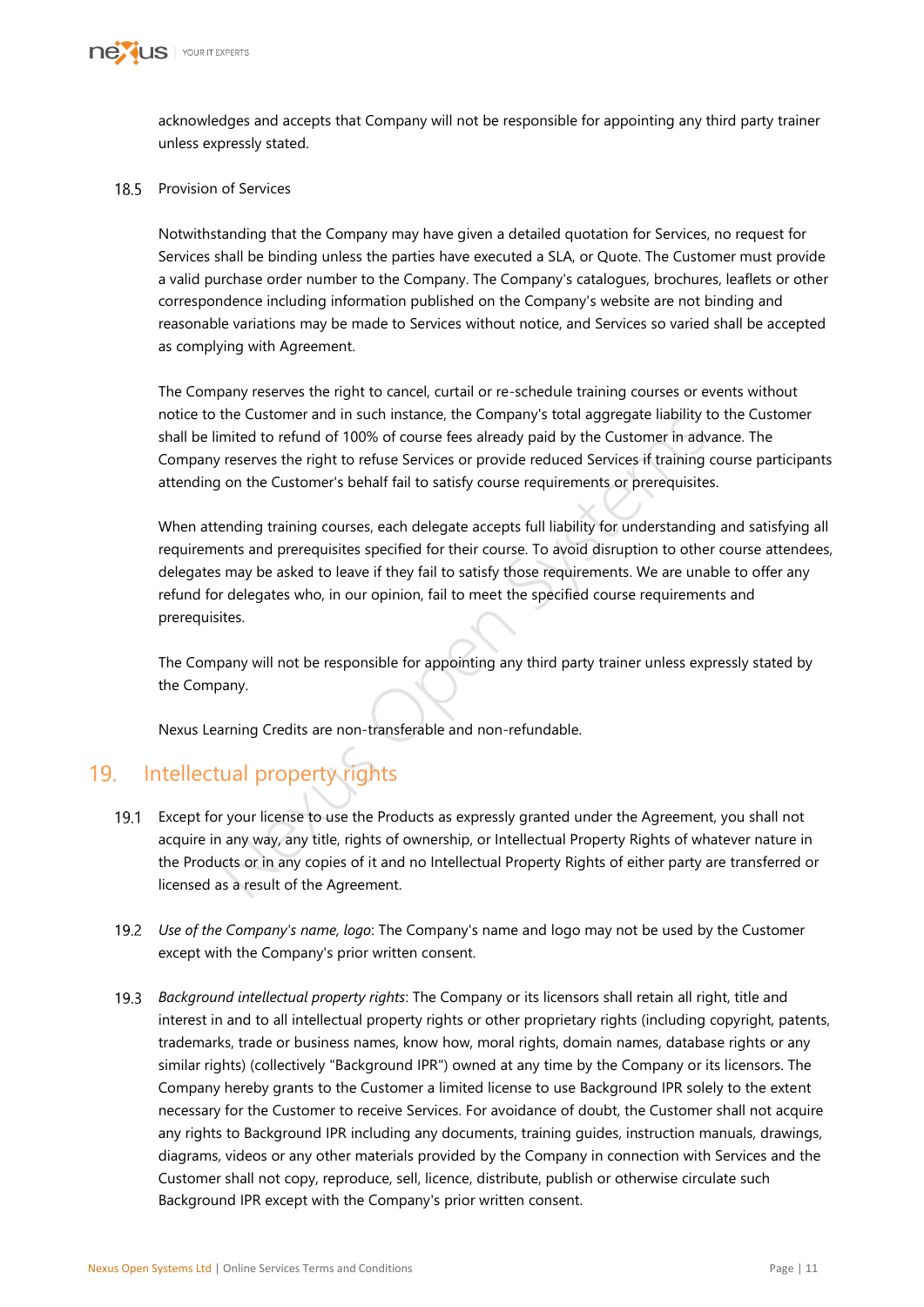

- *Foreground intellectual property rights*: During this Agreement, the parties may agree that the Company will create or develop at the Customer's request new intellectual property products or materials and provide certain new Services in which intellectual property rights subsist (collectively "Foreground IPR"). The parties hereby agree that the Company shall own all right, title and interest in and to all Foreground IPR and the Company shall grant to Customer a worldwide, royalty-free, perpetual license to use the Foreground IPR for the Customer's internal business purposes only and provided always that the Customer shall not commercialise Foreground IPR and shall not sell, licence, distribute, publish or otherwise circulate Foreground IPR to any third party except with the Company's prior written consent.
- *Notification of infringement*: The Customer shall promptly inform the Company in writing of any infringement or alleged infringement of Background IPR or Foreground IPR or any claim coming to the Customer's attention that Services or Background IPR or Foreground IPR infringe any person's intellectual property rights.
- ies: Subject to limitations of liability under Clause <u>21</u>, the Company shall inden<br>
r from and against all losses suffered or incurred by the Customer as a result<br>
and IPR or Foreground IPR or Services infringes any perso *Indemnities*: Subject to limitations of liability under Clause 21, the Company shall indemnify the Customer from and against all losses suffered or incurred by the Customer as a result of a claim that Background IPR or Foreground IPR or Services infringes any person's intellectual property rights. Where the Customer requires Services to be provided by the Company to the Customer's specifications or requires the Company to incorporate the Customer's materials within Services, the Customer shall fully indemnify the Company from and against all losses suffered or incurred by the Company as a result of a claim that provision of Services to the Customer's specifications and/or using the Customer's materials infringes any person's intellectual property rights.

#### <span id="page-11-0"></span> $20<sup>1</sup>$ Term and termination

The term of this Agreement shall be set out in the SLA or the Quote. The Company may at its discretion terminate or suspend this Agreement upon 10 days' notice to the Customer if:

(i) the Customer ceases to do business, or otherwise terminates business operations; (ii) becomes insolvent or seeks protection under any bankruptcy, receivership, trust deed, creditors arrangement, composition or comparable proceeding or any proceeding is instituted against the

Customer;

(iii) undergoes a change or similar arrangement; and/or

(iv) fails to make timely payments as required under Agreement.

The Company may at its discretion immediately terminate or suspend this Agreement if the Customer commits a material breach, or a series of breaches the combination of which constitutes a material breach and the Customer fails to remedy the breach(es) within 10 days after receipt of notice giving particulars of breach(es) and requiring them to be remedied.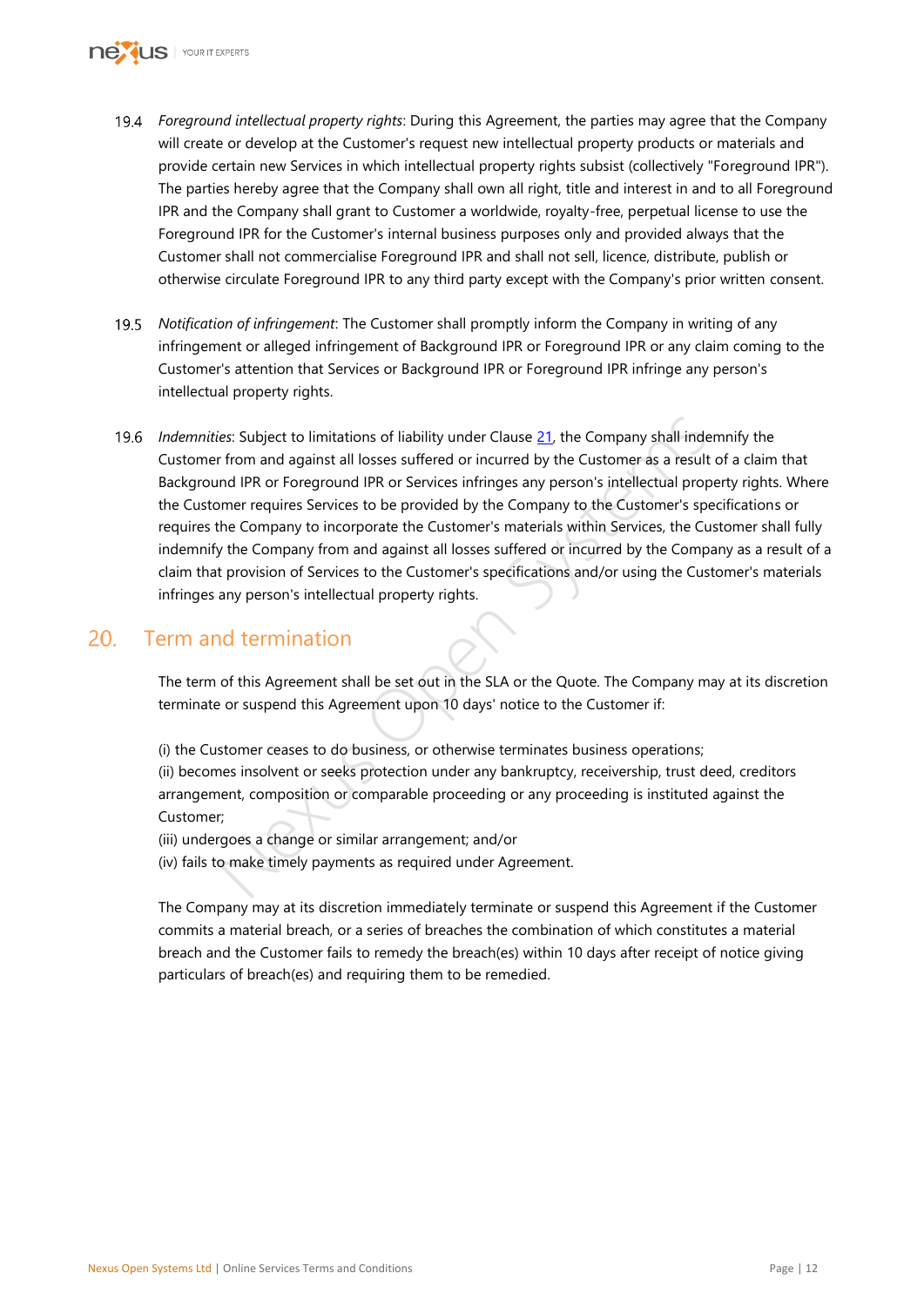### <span id="page-12-0"></span>Limitation of liability  $21.$

- *Limitation of liability:* Nothing in this Agreement limits either party's liability for death or personal injury due to negligence or fraudulent misrepresentation. Except as set out in this clause, the Company shall not be liable for lost profits, loss of business, lost or corrupted data or software, loss caused by supply of inaccurate information or any omitted information by the Customer, any consequential, punitive, incidental or indirect loss or damages, whether any claims for such damages are based on tort, contract, or other theories, and whether the Company knew or should have known the possibility of such damages. Except as set out in this clause and clauses [16.3](#page-7-3) or [17.2,](#page-7-4) the Company's total aggregate liability under this Agreement for any losses or damages shall not exceed the total price payable for Services.
- *Viruses:* The Company will use reasonable endeavours to ensure that all software introduced to the Customer's machines will be free of computer viruses and has undergone virus checking procedures in line with current practice. Notwithstanding reasonable endeavours the Company shall not be liable for any damage to any Customer or third party equipment that has been caused by a virus introduced as a result of software loaded by or via the Company.

### <span id="page-12-1"></span>Warranties and representations

r's machines will be free of computer viruses and has undergone virus checking<br>current practice. Notwithstanding reasonable endeavours the Company shall<br>age to any Customer or third party equipment that has been caused by Each party warrants and represents that, as at date of this Agreement, it has full capacity and authority to enter into this Agreement. If requested, the Company may help the Customer to choose training or other Services but the Company does not provide any warranties that such Services will be fit for the Customer's purpose and assessment and selection of Services remains the Customer's ultimate responsibility. No statement, description, information, condition or recommendation contained in any Company catalogue, price list, advertisement or communication or made verbally by representatives of the Company shall be construed to vary in any way any of the terms of this Agreement. All other warranties (express or implied) are hereby excluded to maximum extent permitted by applicable law.

#### <span id="page-12-2"></span>Retained Technical Services (RTS) 23.

In respect of Retained Technical Services (RTS), the Company shall not be liable for any damages, including but not limited to any direct, indirect, special, incidental or consequential damages, resulting from any use of, or inability to use the software programs or hardware supported, even if the Company has been advised of the possibility of such damages beforehand. The Company is not responsible or liable for damages or costs incurred as a result of loss of time, loss of data, loss of anticipated profits or benefits resulting from the use of the hardware or software programs or loss of use of the software programs, or for damages or costs incurred in connection with obtaining substitute support services or substitute software, claims by others, or similar costs. No employee, agent or representative of the Company is authorised to make any other representation or warranty with respect to our RTS and any other services. Our RTS is provided on a best efforts basis to provide service and support the Buyer's computer and networking systems. The Company reserves the right to modify or terminate support services during your subscription period, and to decline renewal of your subscription at the expiration of any plan period. Where RTS has been used but not paid for, the Company reserves the right to invoice the Buyer for any RTS used, at the prevailing rate. RTS is for 'Services' only and is not transferrable for the purchase of goods. All unused RTS support hours will be forfeited upon early termination of the contract by the Buyer and any pre-paid sums are non-refundable.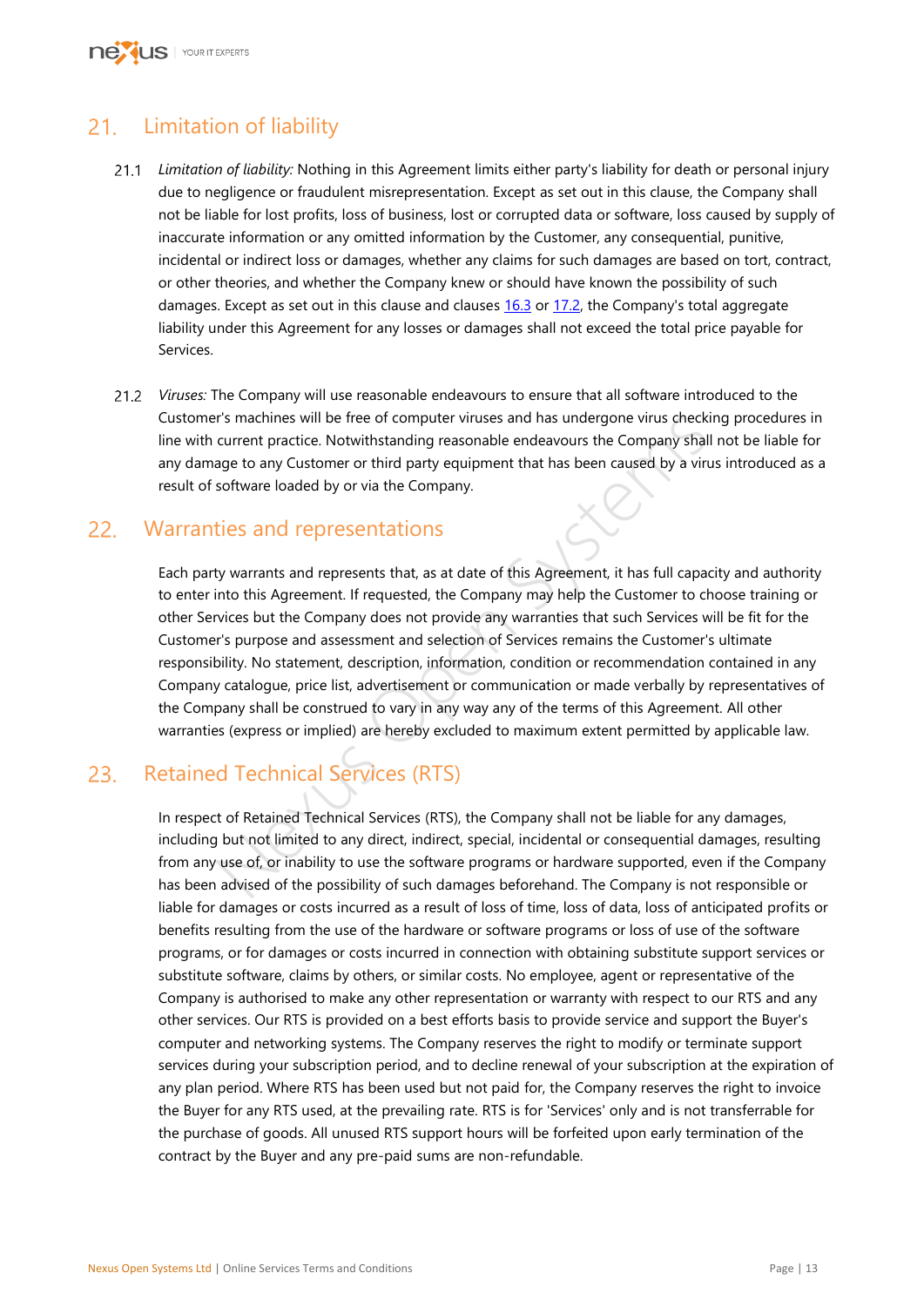

#### <span id="page-13-0"></span>Modifications and additional items  $24$

- *Modifications to these T's & C's*: The Company reserves right to modify these T's & C's without prior notice. When changes are made, the Company will update this document on the Company's website. If the Customer does not accept any changes, the Customer shall promptly notify the Company of such non-acceptance and in such case, the old T's & C's shall govern for the remaining term of Agreement and the new T's & C's shall apply to any new Agreement.
- *Third party terms*: Upon the Customer's request and in order to meet the Customer's requirements, the Company may from time to time book, on the Customer's behalf, courses provided by third parties. In such instances, the third party contractual terms shall govern the booking of those third party courses and in particular, the third party payment and cancellation terms shall prevail over terms of this Agreement with respect to those third party courses. The Company will provide to the Customer a copy of relevant third party contractual terms upon the Customer's reasonable request.

#### <span id="page-13-1"></span> $25.$ **Confidentiality**

nt third party contractual terms upon the Customer's reasonable request.<br> **Pintiality**<br>
S Confidential Information" means any commercial information of the Compar<br>
contained within instruction manuals or other documents pr "Company's Confidential Information" means any commercial information of the Company, any information contained within instruction manuals or other documents provided to the Customer and any other information related to Services. The Customer will keep all the Company's Confidential Information confidential for a period of 3 years after termination of this Agreement or any related agreement with the Company. The Customer may not disclose Company's Confidential Information to any third party without Company's prior written consent. Customer may share the Company's Confidential Information with only its employees who have a 'need to know' and who are subject to legally binding obligations to keep such information confidential. Confidentiality obligations in this clause do not apply to the Company's Confidential Information that (a) the Customer can demonstrate was in its possession before receipt from the Company; (b) is or becomes publicly available through no fault by the Customer; (c) is rightfully received by the Customer from third party without duty of confidentiality. If the Customer is required by government body or court of law to disclose any Company Confidential Information, the Customer shall give the Company reasonable advance notice so that the Company has an opportunity to contest disclosure.

#### <span id="page-13-2"></span>26. **Notices**

All notices given by you to us must be given to Nexus Open Systems Limited at Vale House, Pynes Hill, Exeter, Devon EX2 5AZ. We may give notice to you at either the email or postal address you provide to us when placing an order. Notice will be deemed received and properly served immediately when posted on our website, 24 hours after an email is sent, or three days after the date of posting of any letter. In proving the service of any notice, it will be sufficient to prove, in the case of a letter, that such letter was properly addressed, stamped and placed in the post and, in the case of an email, that such email was sent to the specified email address of the addressee.

# <span id="page-13-3"></span>27. Governing law and dispute resolution

27.1 These terms and conditions and the Contract will be governed by English law. Any dispute or claim arising out of or in connection with such Contracts or their formation (including non-contractual disputes or claims) will be subject to the exclusive jurisdiction of the courts of England and Wales.

#### <span id="page-13-4"></span>28. Transfer of rights and obligations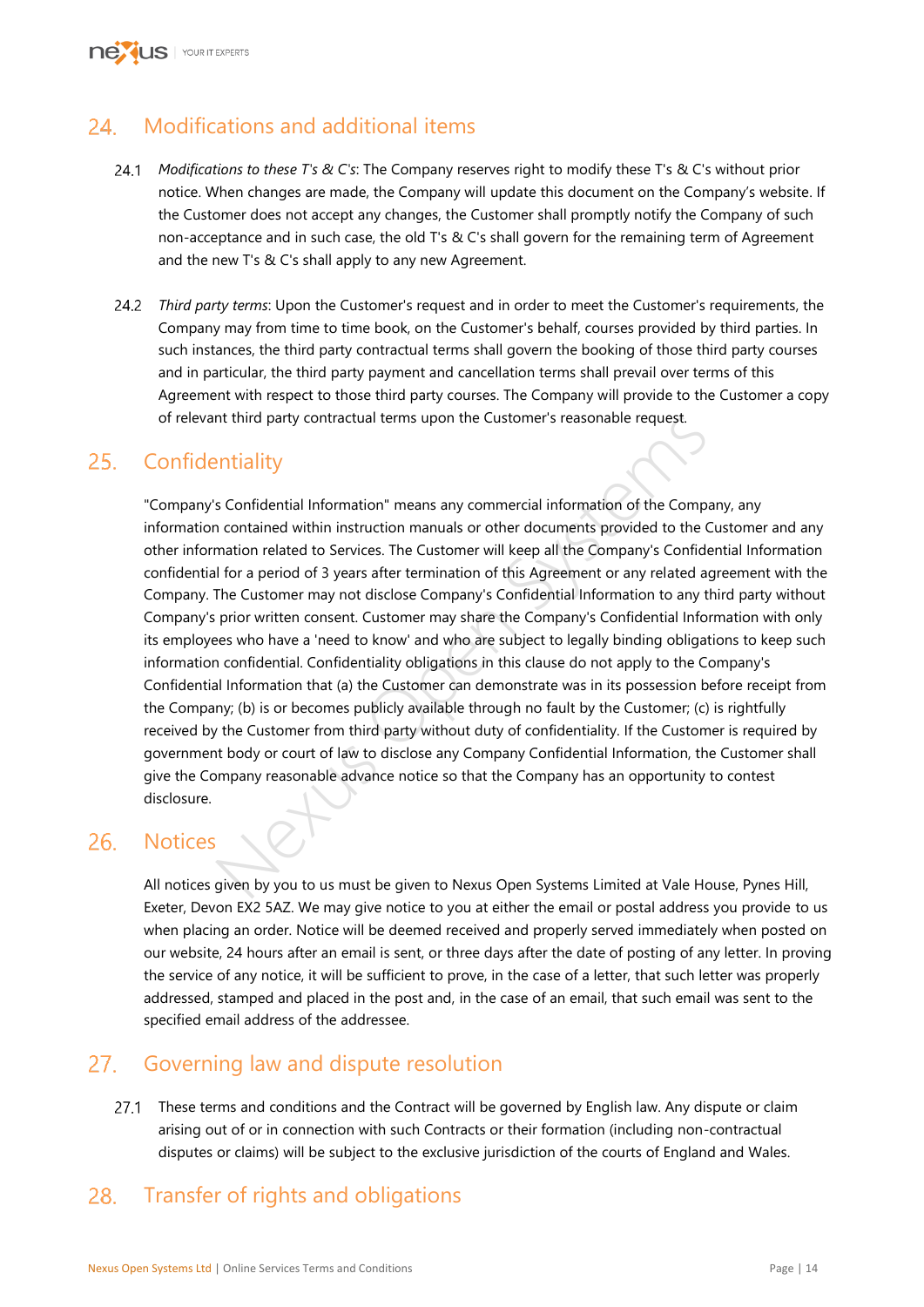

- 28.1 The contract between you and us is binding on you and us and on our respective successors and assignees.
- 28.2 You may not transfer, assign, charge or otherwise dispose of a Contract, or any of your rights or obligations arising under it, without our prior written consent.
- 28.3 Subject to notification to the Customer, the Company may transfer, assign, charge, sub-contract or otherwise dispose of a Contract, or any of our rights or obligations arising under it, at any time during the term of the Contract.

### <span id="page-14-0"></span>29. Entire agreement (customers acting as a consumer)

- 29.1 This clause shall only apply to customers acting as a consumer.
- of the subject matter of any document expressly referred to the subject matter of any Contract. While we accept responsibility for state rations made by our duly authorised agents, please make sure you ask for any ms and c 29.2 We intend to rely upon these terms and conditions and any document expressly referred to in them in relation to the subject matter of any Contract. While we accept responsibility for statements and representations made by our duly authorised agents, please make sure you ask for any variations from these terms and conditions to be confirmed in writing.

### <span id="page-14-1"></span>Entire agreement (business customers)

- 30.1 This clause shall only apply to business customers.
- These terms and conditions and any document expressly referred to in them constitute the whole agreement between us and supersede all previous discussions, correspondence, negotiations, previous arrangement, understanding or agreement between us relating to the subject matter of any Contract.
- We each acknowledge that, in entering into a Contract, neither of us relies on any representation or warranty (whether made innocently or negligently) that is not set out in these terms and conditions or the documents referred to in them.
- Each of us agrees that our only liability in respect of those representations and warranties that are set out in this agreement (whether made innocently or negligently) will be for breach of contract.
- 30.5 Nothing in this clause limits or excludes any liability for fraud.

# <span id="page-14-2"></span>31. General

- <span id="page-14-3"></span>*Export and compliance with laws:* The Customer acknowledges that Services provided under this Agreement may be subject to export control laws and regulations in European Union, United States or other countries. The Customer shall comply with all applicable laws, orders and regulations of any governmental authority in connection with receipt of Services and shall bind its employees or other users of Services accordingly.
- <span id="page-14-4"></span>*Non-solicitation:* During term of the Agreement, and for a period of 12 months following its termination, the Customer shall not directly or indirectly employ or solicit for employment any members of the Company's then current personnel. If the Customer breaches this clause, in addition to any other remedies available in this Agreement or at law, the Company shall be entitled to recover from the Customer liquidated damages equivalent to 26 weeks of gross annual salary of the member of Company's personnel employed or solicited for employment. The Parties agree that such amount is a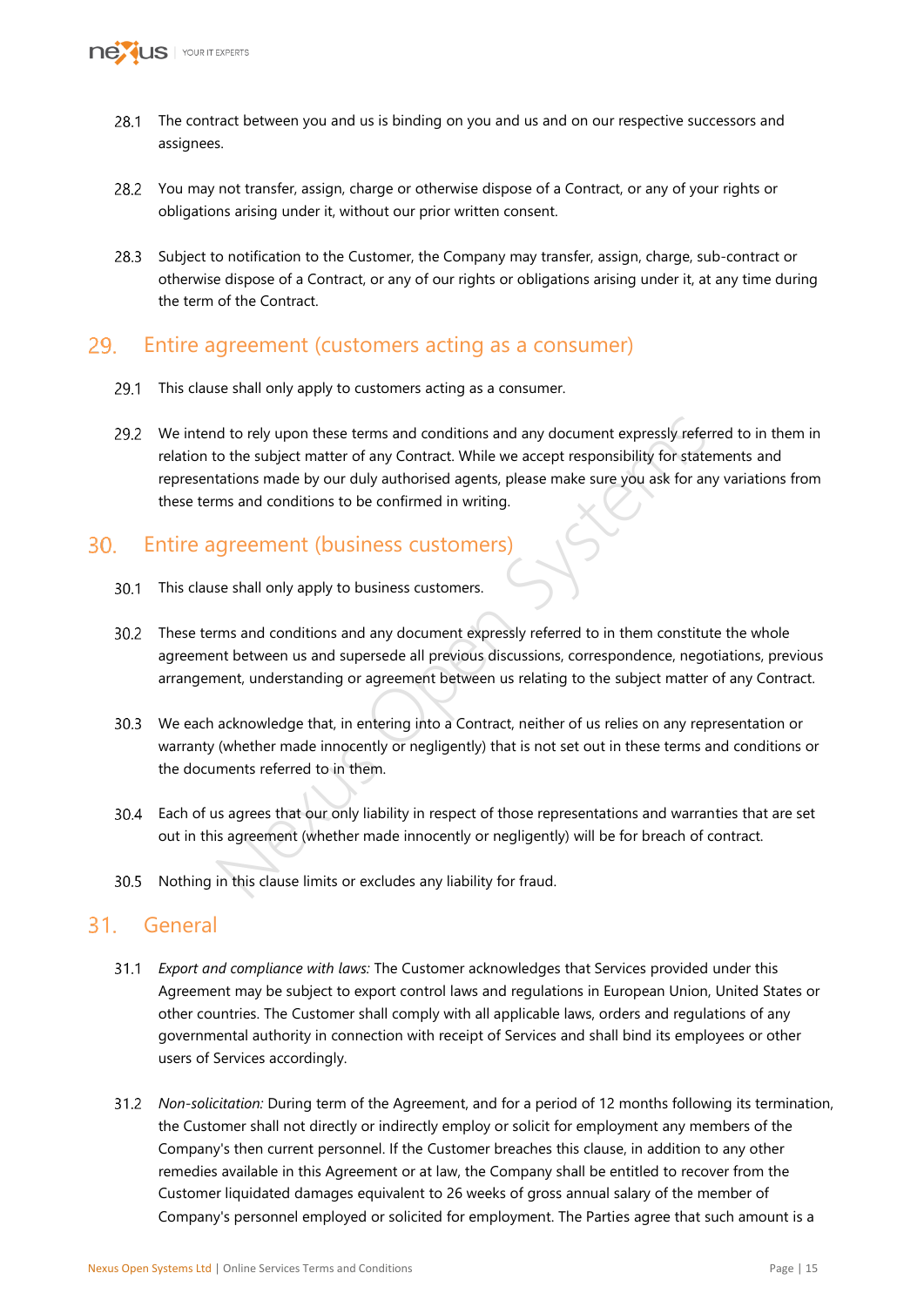

genuine pre-estimate of the Company's loss and not a penalty. This clause shall not restrict the Customer from employing any members of the Company's personnel who apply unsolicited in response to a general advertising or other general recruitment campaign.

- *Force majeure:* The Company shall be entitled to delay or cancel delivery of Services or to reduce the amount of Services delivered if it is prevented from or hindered in or delayed in the provision of Services through any circumstances beyond its reasonable control including strike, lock-out, accident, war, government action, national emergency, act of terrorism, protest, riot, civil commotion, explosion, flood, epidemic, fire.
- *Relationship of parties:* The parties are each independent contractors. Nothing in this Agreement shall give rise to a partnership, joint venture, agency or any such other relationship between the parties. Neither party shall claim to be a legal representative, partner, agent, franchisee or employee of the other party.
- <span id="page-15-0"></span>*Data protection:* The Company's privacy statement at https://www.nexusos.co.uk/privacy-policy/ shall apply.
- *Third party rights:* This Agreement is not intended to be for benefit of, and shall not be enforceable by, any person other than a party, under the Contracts (Rights of Third Parties) Act 1999.
- <span id="page-15-1"></span>*Survival:* Clauses 2 (Definitions and interpretation), 18.1 (Contractual precedence), 18.3 (Terms of Payment), 19 (Intellectual property rights), 20 (Term and termination), 21 (Limitation of liability), [25](#page-13-1) (Confidentiality), 27 (Governing law and dispute resolution), 31.5 (Data protection), [31.1](#page-14-3) (Export and compliance with laws), 31.7 (Survival) and 31.2 (Non-solicitation) shall survive any termination or expiration of this Agreement.
- 31.8 We shall not be liable or responsible for or be deemed to be in breach of this Contract for any delays or failures in performance of this Contract which result from circumstances beyond our control.
- tectio[n](#page-7-5): The Company's privacy statement at <u>https://www.nexusos.co.uk/privacty rights:</u> This Agreement is not intended to be for benefit of, and shall not be on other than a party, under the Contracts (Rights of Third Par Applicable laws require that some of the information or communications we send to you should be in writing. When using our site, you accept that communication with us will be mainly electronic. We will contact you by email or provide you with information by posting notices on our website. For contractual purposes, you agree to this electronic means of communication and you acknowledge that all contracts, notices, information and other communications that we provide to you electronically comply with any legal requirement that such communications be in writing. This condition does not affect your statutory rights.
- 31.10 A waiver of any right under the Contract is only effective if it is in writing and shall not be deemed to be a waiver of any subsequent breach or default. No failure or delay by a party in exercising any right or remedy under the Contract or by law shall constitute a waiver of that or any other right or remedy, nor preclude or restrict its further exercise. No single or partial exercise of such right or remedy shall preclude or restrict the further exercise of that or any other right or remedy.
- If any court or competent authority decides that any of the provisions of these terms and conditions or any provisions of a Contract are invalid, unlawful or unenforceable to any extent, the term will, to that extent only, be severed from the remaining terms, which will continue to be valid to the fullest extent permitted by law.